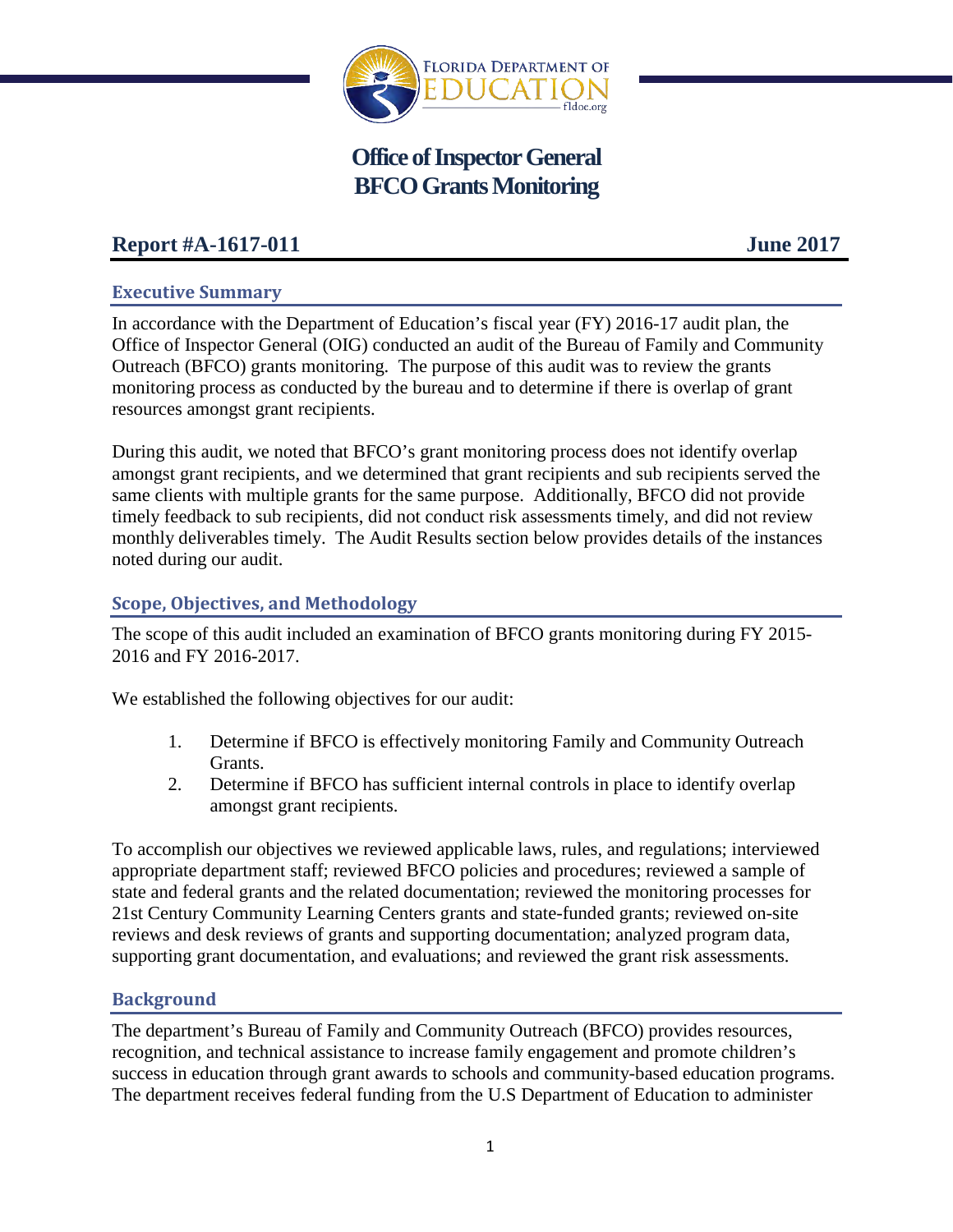$21<sup>st</sup>$  Century Community Learning Center ( $21<sup>st</sup>$  CCLC) programs in Florida. The  $21<sup>st</sup>$  CCLC program office is housed in BFCO. According to Title IV, Part B, Section 4201(a), the grant's purpose is to "provide opportunities for communities to establish or expand activities in community learning centers." The 21<sup>st</sup> CCLC programs provide academic enrichment opportunities during non-school hours for children, particularly in high-poverty and lowperforming schools. In addition to the federal grants, BFCO administers state grants for school and instructional enhancement, mentoring, and student attire.

State laws and regulations require the department to monitor the implementation of state-funded programs to assure compliance with state rules, regulations, and the approved application and to ensure that program objectives are being met. Federal and state laws and regulations also require the department to monitor the implementation of federal programs. The monitoring is necessary to ensure all individuals receiving 21<sup>st</sup> CCLC services receive fair, equal, and significant opportunities to obtain high quality educational and enrichment activities through the program. The monitoring also ensures that recipients use the state and federal awards for authorized purposes and achieve their performance goals.

BFCO administered 188 grants during FY 2015-2016, including 27 state grants totaling \$24,255,844.00 and 161 federal grants totaling \$62,896,358.00. The number of grants increased in FY 2016-2017 to 320 grants, including 127 state grants totaling \$28,749,275.00 and 193 federal grants totaling \$66,882,830.00.

## **Audit Results**

l

Finding 1: BFCO's grants monitoring process does not include tools or procedures to identify overlap amongst grant recipients and sub recipients.

Monitoring processes should include internal controls to ensure grant recipients and sub recipients<sup>[1](#page-1-0)</sup> are not serving the same clients with multiple grants for the same purpose. Eliminating duplication and unnecessary overlap in grant award funding can save public dollars and minimize waste. The Bureau's Standard Operating Procedures and monitoring process for state and federal grants do not contain provisions for determining whether grant clients are participating in both state funded programs and federal 21st CCLC programs. The grant monitoring is primarily concerned with quarterly data reporting and financial oversight of the grants.

BFCO currently tracks grant recipients and sub recipients on spreadsheets by fiscal year. The spreadsheets include the recipient's and sub recipient's name and award number; however, they do not identify the locations served by the recipients and sub recipients. We reviewed the recipients and sub recipients in the Florida Grant System, which contains an identifier column with locations. We noted that BFCO did not use the identifier column consistently. Per BFCO staff, in order to ensure recipients and sub recipients are not being paid from multiple grants for the same client services, they attempt to ensure grants for the same locations are sent to different age groups (ex: elementary school vs. middle school). We reviewed a sample of grants and identified a 21<sup>st</sup> CCLC grant and a Florida Alliance of Boys and Girls Club state grant that each assisted  $2<sup>nd</sup> - 4<sup>th</sup>$  grade children at the Collier Boys and Girls Club. Identifying the locations

<span id="page-1-0"></span> $<sup>1</sup>$  Sub recipients are providers who receive federal funds. Recipients are providers who receive state funds.</sup>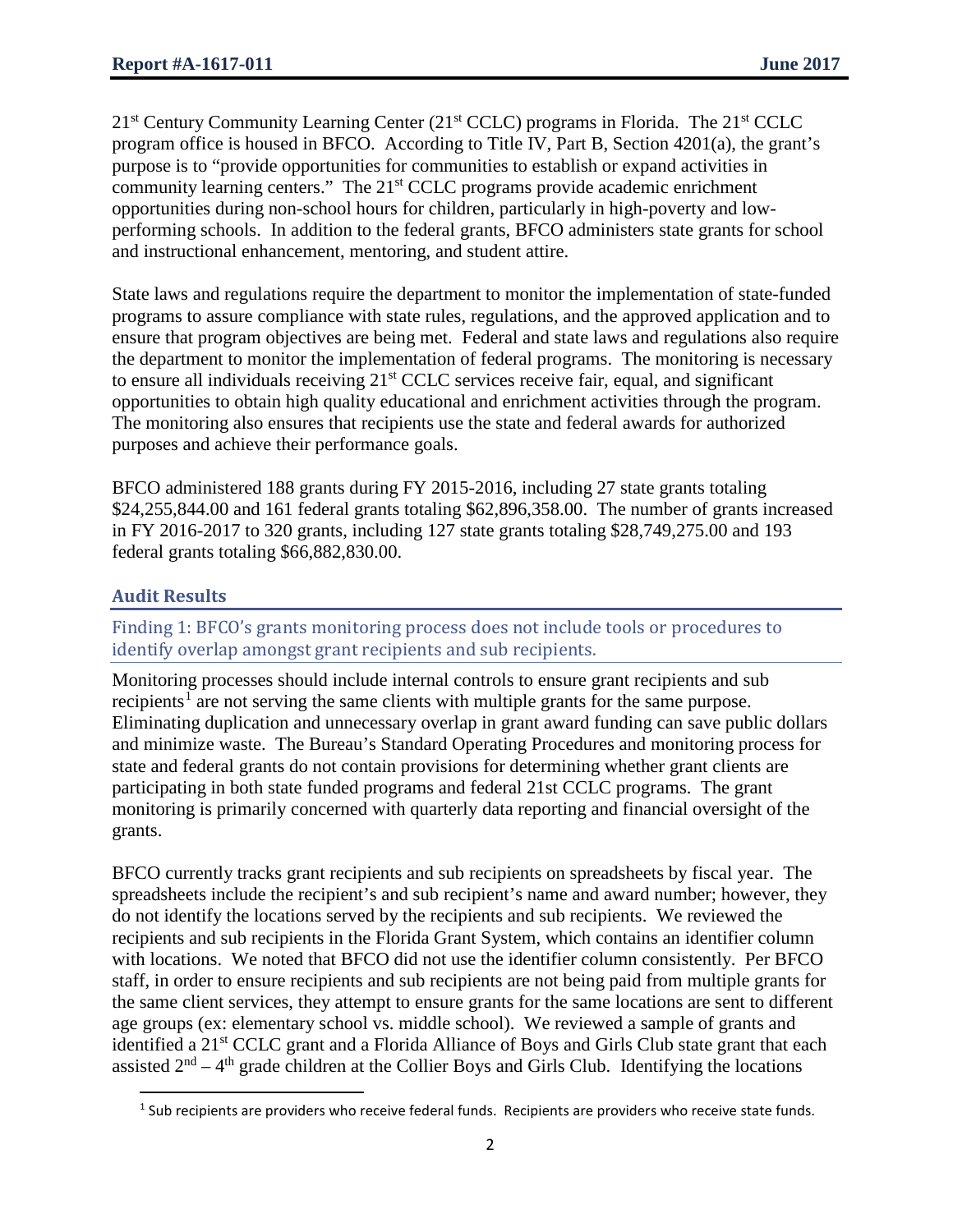served by the grant recipients and sub recipients would allow the grant monitors to focus on areas receiving multiple grants in order to ensure clients are not being served through multiple grants for the same service.

BFCO also does not track the clients served by grant recipients and sub recipients. Starting in FY 2016-2017, sign in sheets and rosters are required to be sent in as monthly deliverables for the grants; however, BFCO staff does not compare the rosters to ensure grant clients are not being served by multiple grants. The rosters are currently submitted in various forms to the department.

Insufficient monitoring tools and processes limit the ability of BFCO to ensure grant recipients and sub recipients are not serving the same clients with multiple grants. This duplication of grant payments could lead to wasted grant funds and a limited ability to serve the maximum number of clients.

#### *Recommendation*

We recommend that BFCO implement tools and processes to track recipients and sub recipients by location so they can identify recipients and sub recipients that receive multiple grants for the same client services. These tools and processes may include but not be limited to:

- Recording addresses and other identifying information on each recipient and sub recipient,
- Requiring recipients and sub recipients to submit initial rosters on the clients they serve in an electronic format complete with demographic information so individual clients can be identified and compared across multiple grants,
- Creating a database to house all sub recipient and client information to facilitate data analytics; and
- Tracking clients served by grant recipients and sub recipients that receive multiple grants and periodically conducting data analyses to determine whether grant recipients and sub recipients are paying for the same client services through multiple grants.

## *BFCO Management Response*

We agree that neither the monitoring process for federal or state grants include tools or procedures to identify overlap. We will work towards the creation of a database for BFCO awards as there is funding available for monitoring of the federal awards. Also, we are considering the feasibility of a legislative budget request to build a reporting database.

## Finding 2: Grant recipients and sub recipients served the same clients with multiple grants for the same service.

Monitoring processes should include internal controls to ensure grant recipients and sub recipients are not serving the same clients with multiple grants for the same service. Eliminating duplication and unnecessary overlap in grant award funding can save public dollars and minimize waste.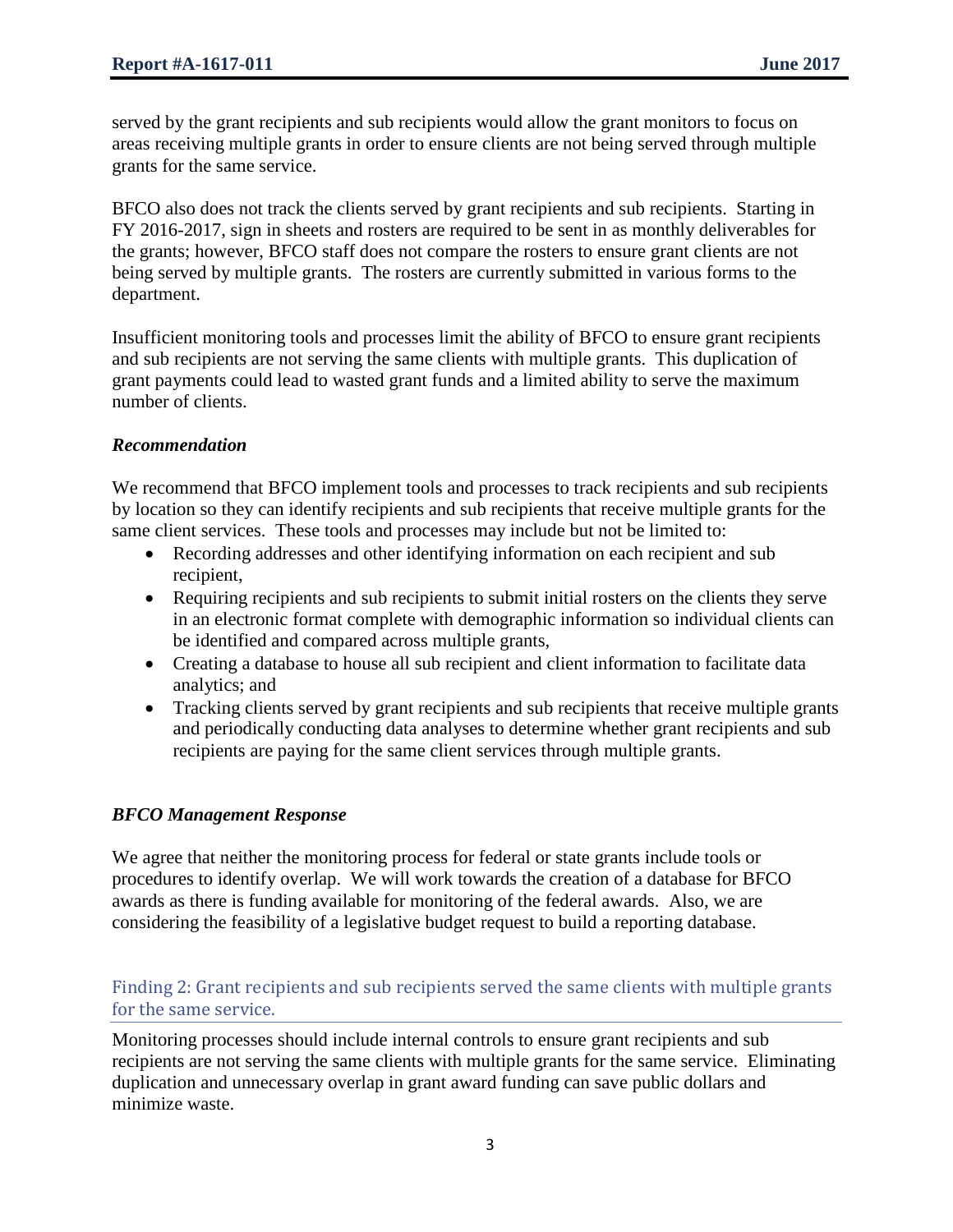BFCO awarded a federal 21<sup>st</sup> CCLC grant to the Collier County Boys and Girls Club. BFCO also awarded a state grant to the Florida Alliance of Boys and Girls Club who allocated funds to the Collier County Boys and Girls Club. The state grant funds provide for mentoring and student assistance initiative (SAI) programs for selected  $5<sup>th</sup>$ -12<sup>th</sup> grade club members and SAI programs for all program members for at least one session per week. The Collier County Boys and Girls Club 21st CCLC grant serves 248 at risk  $2<sup>nd</sup> - 4<sup>th</sup>$  grade students during after school hours (2.5) hours/day) and on school holidays (10.5 hours/day). Per the  $21<sup>st</sup> CCLC$  grant, the club will include academic and personal enrichment activities to support and enhance students' academic achievement and personal growth. The Collier County Boys and Girls Club received \$317,000 for its 21<sup>st</sup> CCLC grant and \$157,150.41 from the Florida Alliance of Boys and Girls Clubs. The statewide 21<sup>st</sup> Century request for proposal states, "Applicants must maintain the same level of services throughout all the years of funding independently of planned reductions. This may be accomplished by supplementing the 21<sup>st</sup> CCLC grant funds with other resources including federal, state, and local resources, including in-kind contributions."

We compared grant clients from the state and 21<sup>st</sup> CCLC attendance sheets for the month of October 2016 to determine if the Collier County Boys and Girls Club funded services to the same client from both grants. The Collier Boys and Girls Club provided attendance records for their state grant SAI activities, which included Power Hour and Triple Play sessions. We retrieved the  $21^{st}$  CCLC sign-in and sign-out sheets from the  $21^{st}$  CCLC website. Since the  $21^{st}$ CCLC grant funds 2.5 hours for the select at risk  $2<sup>nd</sup> - 4<sup>th</sup>$  grade students (approximately 3:00 pm-5:30 pm), students funded by both grants should receive at least one SAI activity in addition to the 2.5 hours funded by the  $21<sup>st</sup> CCLC$  grant, unless the club is using supplemental funds to support the SAI activity.

We compared the SAI activity attendance sheets to the 21<sup>st</sup> CCLC sign-in and sign-out sheets to determine whether the identified 21<sup>st</sup> CCLC students attended a SAI session after 5:30. We identified 244 students listed on both the 21<sup>st</sup> CCLC sign-in and sign-out sheets as well as the state grant SAI attendance sheets. Of the 244 identified students, 44 did not attend an SAI session after 5:30. Therefore, it appears the Collier Boys and Girls Club used funding from the Florida Alliance state grant for  $44 \overline{2}^{\text{nd}}$ - 4<sup>th</sup> grade students that were already funded under the 21<sup>st</sup> CCLC grant. We determined BFCO was unaware the clubs were using state grants as supplemental funds for 21st CCLC programs. See Table 1.

|       | Table 1. Bludents served by multiple grants |                                 |
|-------|---------------------------------------------|---------------------------------|
| Grade | # of students identified in both            | # students who did NOT attend a |
|       | grants                                      | <b>SAI</b> activity after 5:30  |
|       |                                             | $(1\%)$                         |
|       | 85                                          | $14(16\%)$                      |
|       | 89                                          | 29 (33%)                        |

Table 1: Students served by multiple grants

Per the Collier County Boys and Girls Club, 14 of the 44 identified students participated in an SAI activity after 5:30. The Collier CCLC program runs from 3:30pm until 6:00pm. Collier staff determined the anomalies were due to an error in reporting by comparing data from their database with actual attendance rosters and checkout times. They plan to correct the errors in the database. For the thirty remaining students, Collier staff noted the students were in approved 21st CCLC programming.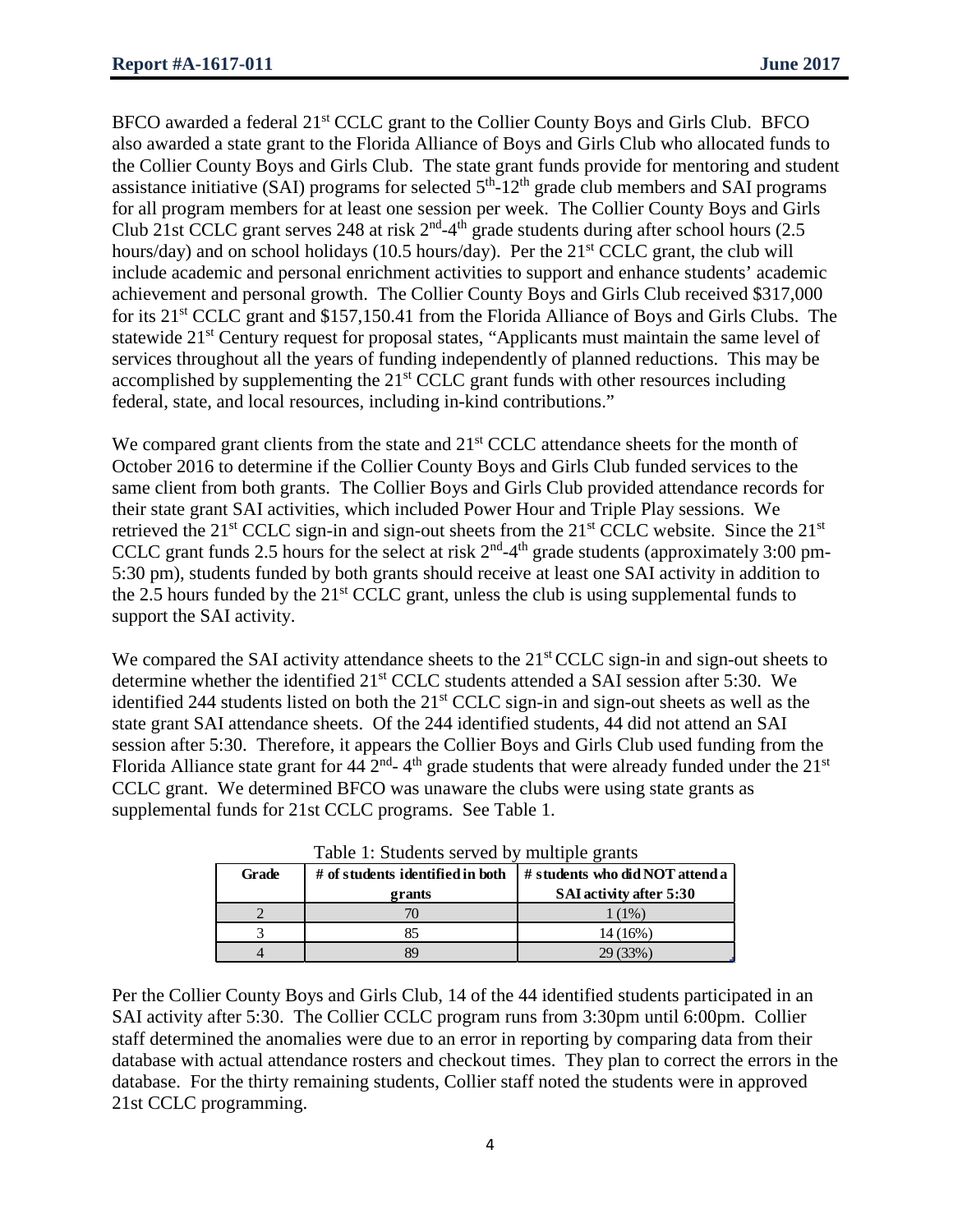We also noted multiple anomalies in the attendance records from the Collier County Boys and Girls Club. Staff marked students present at activities after they had been signed out for the day and did not mark students present at activities after the student had been signed into the club. Due to the poor attendance reporting, it is difficult to determine whether students are attending activities as required by both the 21<sup>st</sup> CCLC and state grant.

Poor attendance reporting limits the department's ability to monitor services funded by the grants and casts doubt that the sub recipient is providing services in compliance with grant terms. During FY 2016-2017, eleven Boys and Girls Clubs with 21<sup>st</sup> CCLC grant awards received funding allocations through the Florida Alliance of Boys and Girls Clubs state grant.  $2$ 

## *Recommendation*

We recommend that BFCO periodically conduct data analyses to determine whether the same grant recipient is serving grant clients through multiple grants. We recommend that BFCO conduct structured, on-site monitoring to Boys and Girls Clubs that receive both 21st CCLC grants and state grant allocations from the Florida Alliance of Boys and Girls Clubs to ensure compliance with grant terms and ensure attendance reporting anomalies are corrected. We additionally recommend BFCO revise the Florida Alliance contract language to ensure consistent scopes of work.

We recommend that the Collier County Boys and Girls Club improve its attendance record keeping.

## *BFCO Management Response*

 $\overline{\phantom{a}}$ 

We have added an element to the  $21<sup>st</sup> CCLC$  risk assessment to determine if programs have other funding. If agencies have other funding sources, this increases their score on the newly developed risk assessment. The new risk assessment will be conducted in August of 2017. Additionally, we will review the general risk assessment document submitted by all recipients of federal funds as part of the approval process (DOE 610 or 620). Subsequently, desktop and onsite monitoring will be scheduled and conducted

## *Collier County Boys and Girls Club Response*

The Boys & Girls Club of Collier County (BGCCC) does not serve the same clients with multiple grants for the same service.

BGCCC does recognize the need for improved attendance record keeping to ensure all data is correct and accurate. When asked to pull SAI records, due to unclear coding in our attendance database all students  $(21^{st}$  CCLC and non- $21^{st}$  CCLC) were unknowingly pulled and submitted in the areas of Triple Play Daily Challenge and Power Hour. Both of these are approved 21<sup>st</sup> CCLC and SAI activities but are separated at the Club so there is no crossover of students and, most importantly, no crossover of finances. This separation was not reflected in the reports that

<span id="page-4-0"></span><sup>&</sup>lt;sup>2</sup> The additional 10 club sites, which received funds from both a Federal Alliance state grant and a 21<sup>st</sup> CCLC grant, fell outside of the scope of the audit and therefore did not receive a detailed analysis.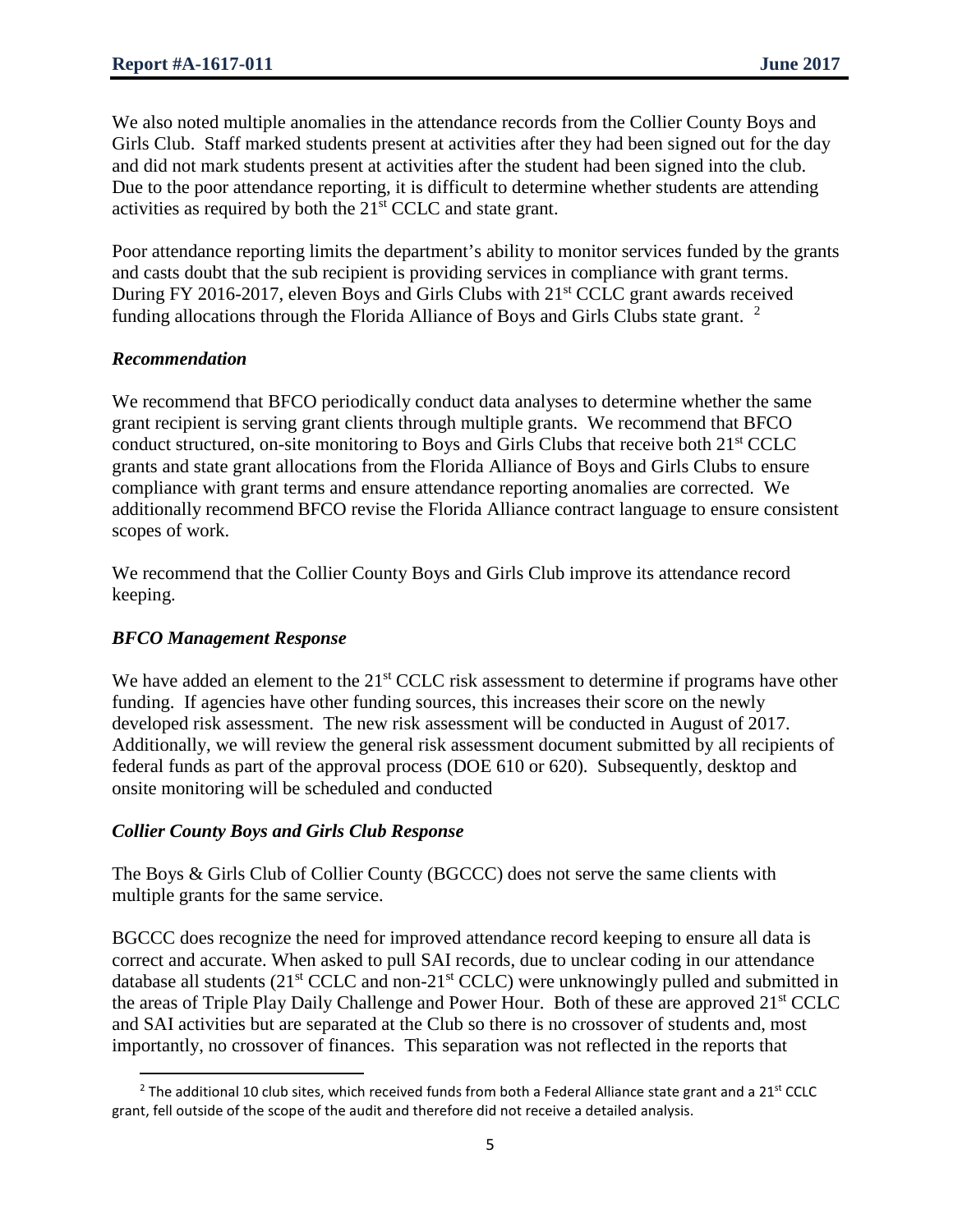BGCCC submitted because of coding issues. Through this audit this issue was discovered and we worked to immediately rectify the issue.

Additionally noted was that 30 students did not receive a weekly required SAI activity after 5:30pm however in the BGCCC signed (6/14/16) contract with the Florida Alliance that runs from July 1, 2016-June 30, 2017 under scope of work #2 "Student Assistance Initiative program from BGCA - Selected Academic Success, Character and Leadership Development, Healthy Lifestyles and/or from Community for Education Foundation - Curriculum will be provided to Club members (5th -12th grade) for a minimum of one program per month". BGCCC complies with this requirement and provides at a minimum one SAI program per month as outlined in contract

## *OIG Response*

The signed contract between Florida Alliance and the department additionally states the "Organization will provide SAI programs from the BGCA approved program listing to Club members one session per week to 35,000 Club members throughout Florida starting September 2016 – June 30, 2017." Due to the conflicting language in the Florida Alliance contract, we recommended BFCO revise the contract language to ensure consistent scopes of work.

## Finding 3: BFCO did not provide timely feedback to sub recipients.

Section 2 Code of Federal Regulations (CFR) Part 200.331(d) states, "All pass through entities must monitor the activities of the sub recipient as necessary to ensure that the subaward is used for authorized purposes, in compliance with Federal statutes, regulations, and the terms and the conditions of the subaward; and that subaward performance goals are achieved. Pass-through entity monitoring of the sub recipient must include:

(2) Following-up and ensuring that the sub recipient takes timely and appropriate action on all deficiencies pertaining to the Federal award provided to the sub recipient from the pass-through entity detected through audits, on-site reviews, and other means."

BFCO conducts desktop monitoring, on-site monitoring, and limited scope monitoring of its federal grants based on annual sub recipient risk assessments. For the FY 2015-16 monitoring schedule, the bureau scheduled reviews for 23 grant sub recipients covering 38 total grants [09- 03-14]. The schedule included 14 site visits to sub recipients covering 27 grants, 8 desktop reviews covering 10 grants, and one on-site limited scope review. The reviews included FY 2014-15 grants, FY 2015-16 grants and four FY 2016-17 grants. We determined BFCO did not begin sending notices to grant sub recipients of upcoming monitoring reviews until January 2016. The onsite visits and desktop monitoring occurred from February 2016 through November 2016. However, as of March 2017, the bureau had sent only three reports to the sub recipient with three other reports drafted and awaiting approval.

We noted the FY 2015-2016 structured monitoring site visits were conducted by the BFCO compliance monitoring unit comprising of a lead reviewer and two Monitoring and Compliance Specialist positions. The 21<sup>st</sup> CCLC Director also attended two of these on-site reviews. While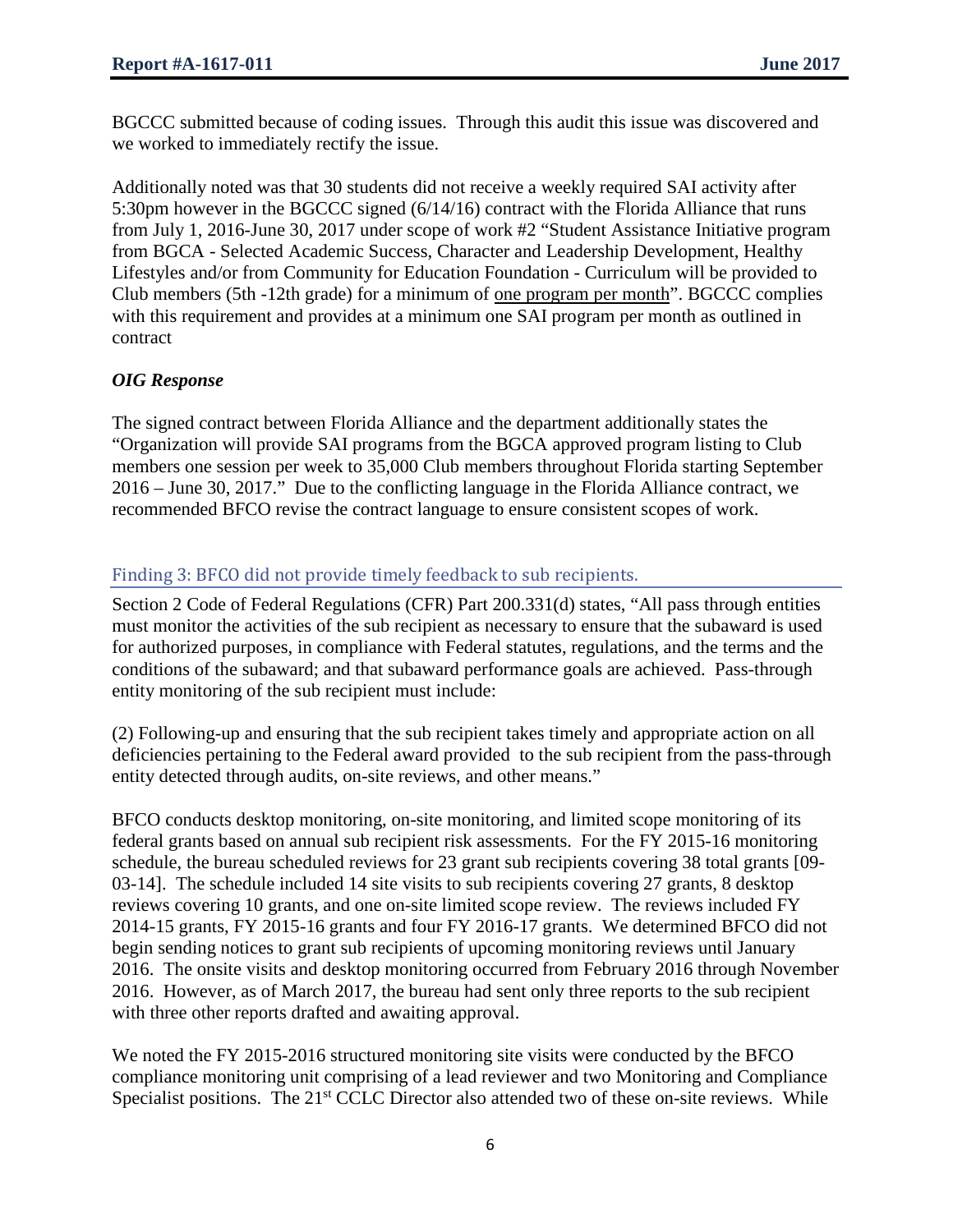the bureau is significantly behind schedule in conducting its monitoring, only one monitoring team is in the field conducting structured monitoring of  $21<sup>st</sup> CCLC$  programs.

Per BFCO staff, the reason for the delays in monitoring was due to corrective actions taken in response to an Auditor General (AG) report issued in March 2016. The AG found that the department did not always communicate to sub recipients deficiencies identified during monitoring or perform follow up procedures to determine whether corrective action was implemented for deficiencies identified during the subaward monitoring process. In response, BFCO reviewed the 27 reports mentioned in order to identify appropriate monitoring plans for each program. The estimated corrective action date was December 31, 2016.

As a result of delayed monitoring and reporting, grant recipients deemed "very high risk" may not receive structured monitoring until late in the fiscal year or into the following year. In addition, BFCO will not be able to provide timely monitoring feedback to sub recipients and ensure noted deficiencies have been corrected.

#### *Recommendation*

We recommend that BFCO enhance their structured monitoring process to expedite report processing so they can provide more timely feedback to the grant sub recipients. We additionally recommend BFCO allocate additional staff to conduct structured monitoring on-site visits.

#### *BFCO Management Response*

The 21<sup>st</sup> CCLC Monitoring and Compliance Unit has been given a deadline of June 30, 2017, to submit all reports to BFCO leadership for review. We anticipate that all reports will be ready for routing by July 31, 2017. We anticipate all reports will be disseminated by mid Fall. We have created a timeline for the 17-18 work of the Monitoring and Compliance Unit and are currently developing the process for implementation.

## Finding 4: BFCO did not conduct risk assessments timely.

Section 2 CFR Part 200.33 states, "All pass through entities must evaluate each sub recipients' risk of noncompliance with Federal statutes, regulations, and the terms and conditions of the subaward for purposes of determining the appropriate sub recipient monitoring described in paragraph (e) of this section, which may include consideration of such factors as:

- (1) The sub recipient's prior experience with the same or similar sub awards;
- (2) The results of previous audits including whether or not the sub recipient receives a Single Audit in accordance with Subpart F - Audit Requirements for this part, and the extent to which the same or similar subaward has been audited as a major program;
- (3) Whether the sub recipient has new personnel or new or substantially changed systems; and
- (4) The extent and results of Federal awarding agency monitoring (e.g., if the sub recipient also received Federal awards directly from a Federal awarding agency)."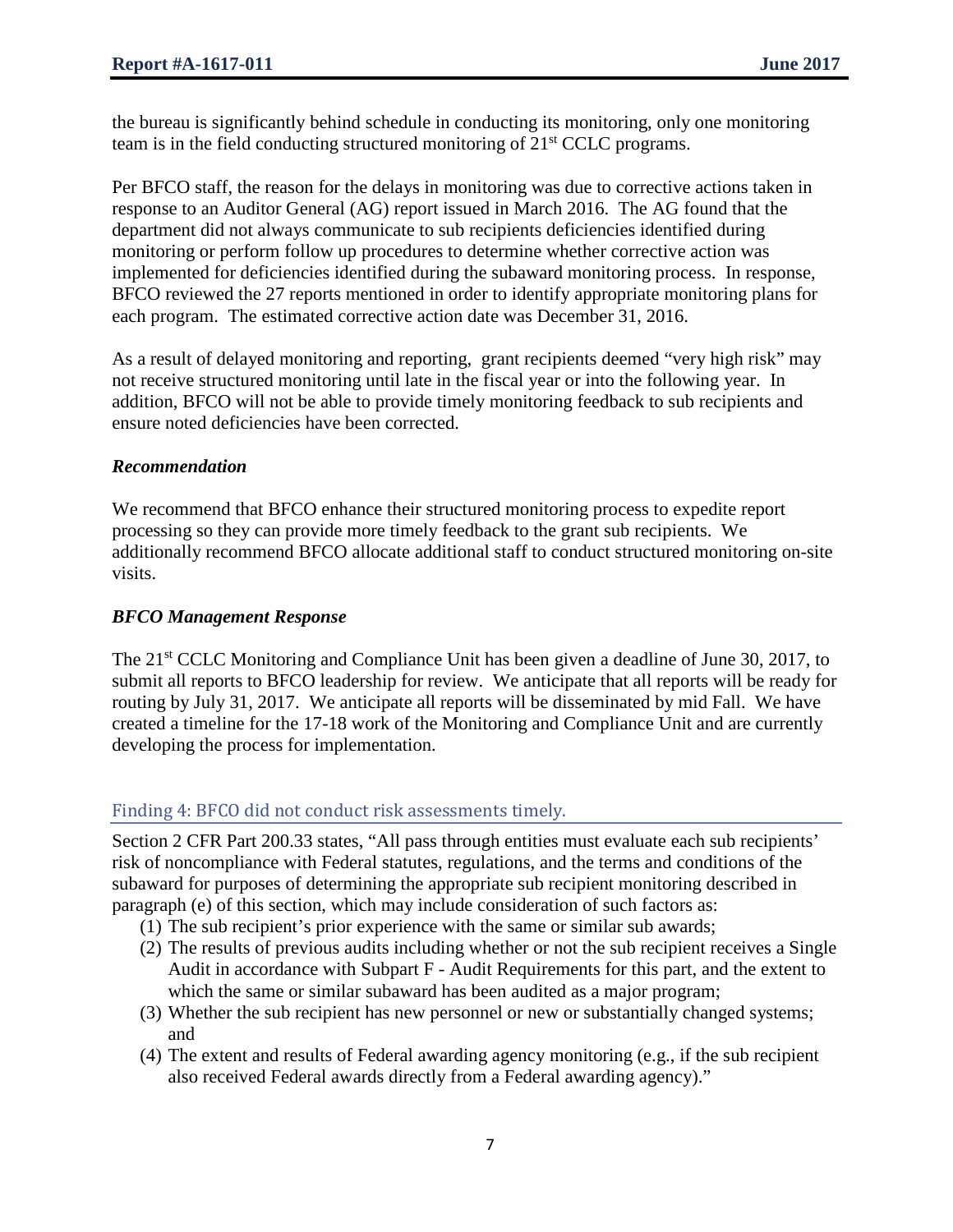BFCO conducts sub recipient risk assessments to evaluate the variables associated with the operation of the 21<sup>st</sup> CCLC programs and assigns a rating to the level of risk associated with each sub recipient. The Monitoring and Compliance Unit uses the risk assessment to determine the appropriate structured monitoring strategy for each sub recipient. The variables include level of performance on specific indicators including the rate of expenditures, utilization, average daily performance, reporting quality and timing, and progress towards objectives. The risk assessment also identifies operational risk to include the amount of funding, number of grants, organizational changes, and monitoring or audit results. Based on the risk assessment, BFCO rates each sub recipient as low, moderate, high, or very high risk. The sub recipients rated as very high risk are assigned a more comprehensive monitoring strategy.

We identified a lack of timely risk assessments for planning monitoring schedules for FY 2015- 16 and FY 2016-17. Per BFCO staff, annual risk assessments are conducted in the fall of each year. We determined BFCO conducted the last risk assessment based on FY 2014-15 information. The FY 2015-16 monitoring schedule was based on the FY 2014-15 risk assessment; therefore, some of the grant sub recipients deemed as high risk in FY 2014-15, did not receive on-site reviews until the second half of FY 2015-16. Since BFCO conducted the reviews using a dated risk assessment, first-year grant recipients for FY 2015-16 did not have their data reflected.

As of March 2017, BFCO has not developed a FY 2015-16 risk assessment even though it has begun the FY 2016-17 review cycle. Lacking a current risk assessment may contribute to high risk grants not being properly identified or monitored in a timely fashion. In addition, developing risk assessments halfway through the fiscal year does not allow the BFCO staff sufficient time to conduct monitoring visits or to produce reports in a timely manner. As no risk assessments took place in FY 2015-16 or FY 2016-17, the bureau is further behind in its structured monitoring, and the selection of grant sub recipients for reviews is not currently based on a current risk assessment.

## *Recommendation*

We recommend that BFCO complete annual risk assessments to ensure structured monitoring is based on risk, new grants are identified, and variables are evaluated appropriately. We additionally recommend BFCO conduct risk assessments early in the fiscal year to identify high risk grant sub recipients and promptly conduct monitoring visits.

## *BFCO Management Response*

We worked to revise the risk assessment in May 2017. It is now developed and will be conducted in August 2017. Additionally, we will review the general risk assessment document submitted by all recipients of federal funds as part of the approval process (DOE 610 or 620).

## Finding 5: BFCO did not review monthly deliverables timely.

Per the FY 2016-2017 statewide 21<sup>st</sup> CCLC request for proposal, "All funded sub recipients are required to upload evidence of deliverable and activities. The deliverables are due on the 15<sup>th</sup>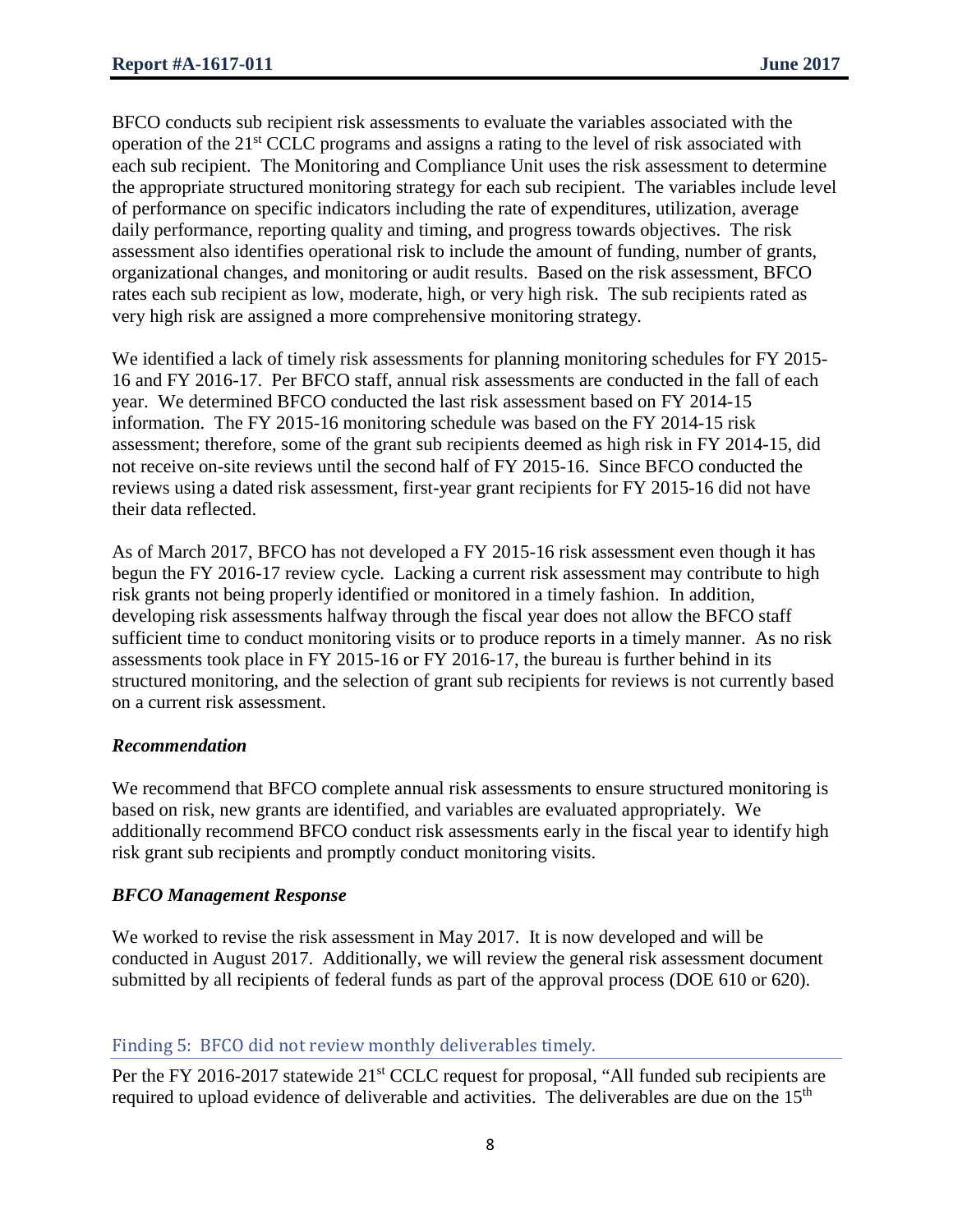day of the month and the deliverables will be reviewed and monitored to determine compliance with the program requirements. Documentation submitted to support the completion of tasks will be reviewed on a monthly basis within five (5) days of submittal or the listed due date. Programs that do not submit the required data or do not submit the data in an acceptable form within the given time frame as approved by the program office, may receive a reduction in funding of five (5) percent per occurrence or the budget amount related to the activity, whichever is larger. Further, programs that do not submit the required data will not receive any additional funding until all data reporting obligations have been met and deemed acceptable by the  $21<sup>st</sup>$ CCLC program office. This included all data whether required by the FDOE or as part of the USED data reporting requirements."

BFCO's standard operating procedures state the 21<sup>st</sup> CCLC program office is responsible for reviewing the documentation and reports submitted by the sub recipients. The Program Development Unit is charged with the primary responsibility for review and approval of deliverable documentation. The sub recipients submit deliverable documentation through a webbased system, which allows BFCO staff to approve, deny, or request additional documentation and information.

We reviewed the timeliness of deliverable submissions for 18 sampled grant sub recipients for the months of October 2016 and November 2016. The 18 sampled grant recipients submitted data for 90 deliverables for the month of October 2016 (five deliverables per recipient) and 108 deliverables for the month of November 2016 (six deliverables per recipient). The sub recipients submitted 26 of the 198 (27%) October and November deliverables after the required due date. The submissions ranged from one to 30 days after the due date.

We additionally compared the dates the sampled sub recipients submitted the deliverables to the 21st CCLC website to the dates the BFCO staff approved or declined the deliverable. Of the 18 sampled sub recipients, ten were community based and eight were school districts. The ten community-based grant recipients submitted 110 deliverables for October and November 2016. BFCO reviewed the deliverables from the same day to 56 days after submission. BFCO reviewed 29 of the 50 deliverables (58%) within the required five days for October and reviewed 22 of 60 deliverables (37%) within five days for November. The 59 deliverables that BFCO reviewed after the fifth day ranged from one day late to 51 days late. Per the RFP, reimbursement with performance applies to the community and faith based organizations and any other non-public district entities. Payment is rendered upon submission of the documented allowable reimbursements plus documented completion of specific performance objectives.

The eight sampled school districts submitted 88 deliverables for October and November 2016. BFCO approved 44 (50%) and declined three (3%) of the submitted deliverables. BFCO staff had not approved or declined the remaining 41 (47%) submitted deliverables as of February 20, 2017. BFCO reviewed the deliverables from the same day to 71 days after submission. BFCO reviewed 12 of 40 deliverables (30%) within the required five days for October, and nine of 48 (19%) deliverables within five days for November. The 57 deliverables that BFCO reviewed after the fifth day ranged from four days late to 66 days late. As of February 20, 2017, the sub recipients had not submitted additional documentation for the three declined deliverables. The department paid all three school districts for these months despite their declined deliverables.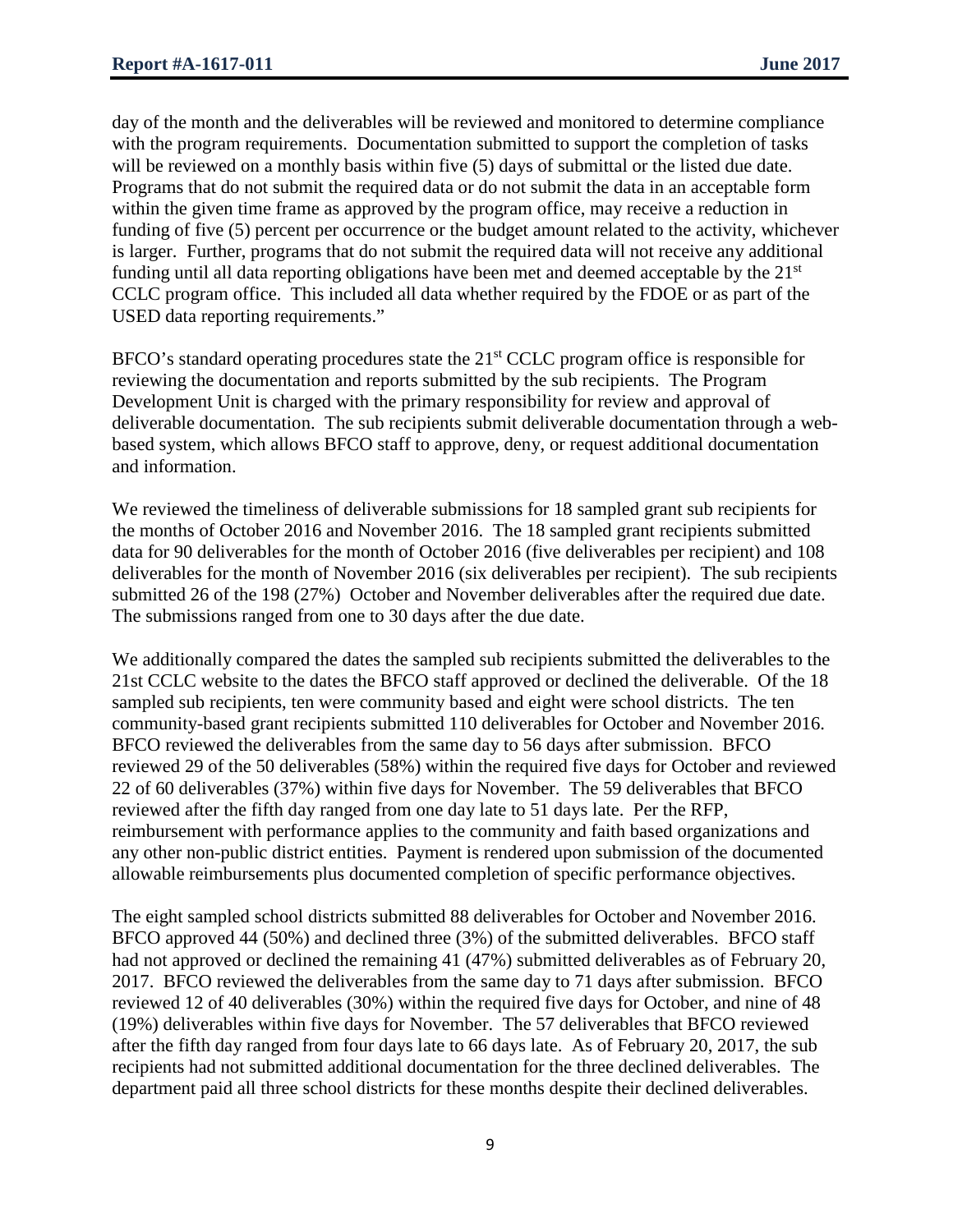We additionally did not find supporting evidence that BFCO followed up or reviewed the deliverables submitted by school districts on a timely basis. Per the RFP, public entities receive federal cash advances. Agencies eligible to receive the advances must maintain all program deliverables up to date. Per BFCO staff, the Comptroller's staff has a log in and can review the 21st CCLC grants deliverables; however, BFCO does not contact the Comptroller's Office to let them know whether deliverables have been met and approved.

BFCO required the sub recipients to submit a baseline data update as a November 2016 deliverable. The data serves as the baseline for measuring progress towards program objectives in the subsequent data collection and reporting deliverables. The sub recipients submitted the required data; however, BFCO staff had not approved or declined any of the baseline submissions and there is no evidence that BFCO attempted to communicate with the recipients. Per BFCO staff, there is currently only one individual who reviews the baseline data deliverable.

During the course of the audit, BFCO staff began reviewing submitted deliverables as we notified them of the areas of concern. Delayed or incomplete reviews of submitted deliverables could lead to BFCO paying sub recipients for deliverables not achieved. As only three of 198 deliverables were declined in our sample (with no further action taken to correct the three incomplete deliverables), monthly monitoring of deliverables appears to involve less risk for grant sub recipients and draws labor resources away from structured on-site monitoring. These resources could be better used conducting onsite monitoring, which tends to identify more noncompliance issues. Even though BFCO completed only three on-site monitoring reports during our audit period, they identified instances where program activities were not designed in collaboration with the regular school day; time reporting procedures did not meet the requirements; the sub recipients incurred expenditures not allocable to the 21<sup>st</sup> CCLC program; and the sub recipient did not maintain sufficient documentation. At present, six Program Development Specialists review monthly deliverables for 193 grant sub recipients and three staff positions are vacant.

#### *Recommendation*

We recommend that BFCO ensure review of deliverables occurs during the required timeframe. We recommend that BFCO develop a process to inform the Comptroller's office of approved or declined deliverables for public entities. We additionally recommend that BFCO prioritize structured on-site monitoring of 21<sup>st</sup> CCLC programs in order to identify significant deficiencies.

## *BFCO Management Response*

The Bureau of Contracts, Grants, and Procurement Management is working with the Comptroller's Office to develop a department-wide procedure for addressing the status of deliverables for all programs including the cash-advance (public entity) programs. By August 30<sup>th</sup>, we will meet with our contact in the Comptroller's Office to ensure the implementation of the new procedures. We will plan to implement the options by September  $30<sup>th</sup>$  coinciding with the due date for the first set of deliverables for the 17-18 program year. As noted in the RFP/A, deliverables are to be reviewed within five days of submittal or the listed due date. We have realigned the deliverables for the 2017-2018 year to streamline the reporting process to allow for more timely submission from programs and timely review for the team.